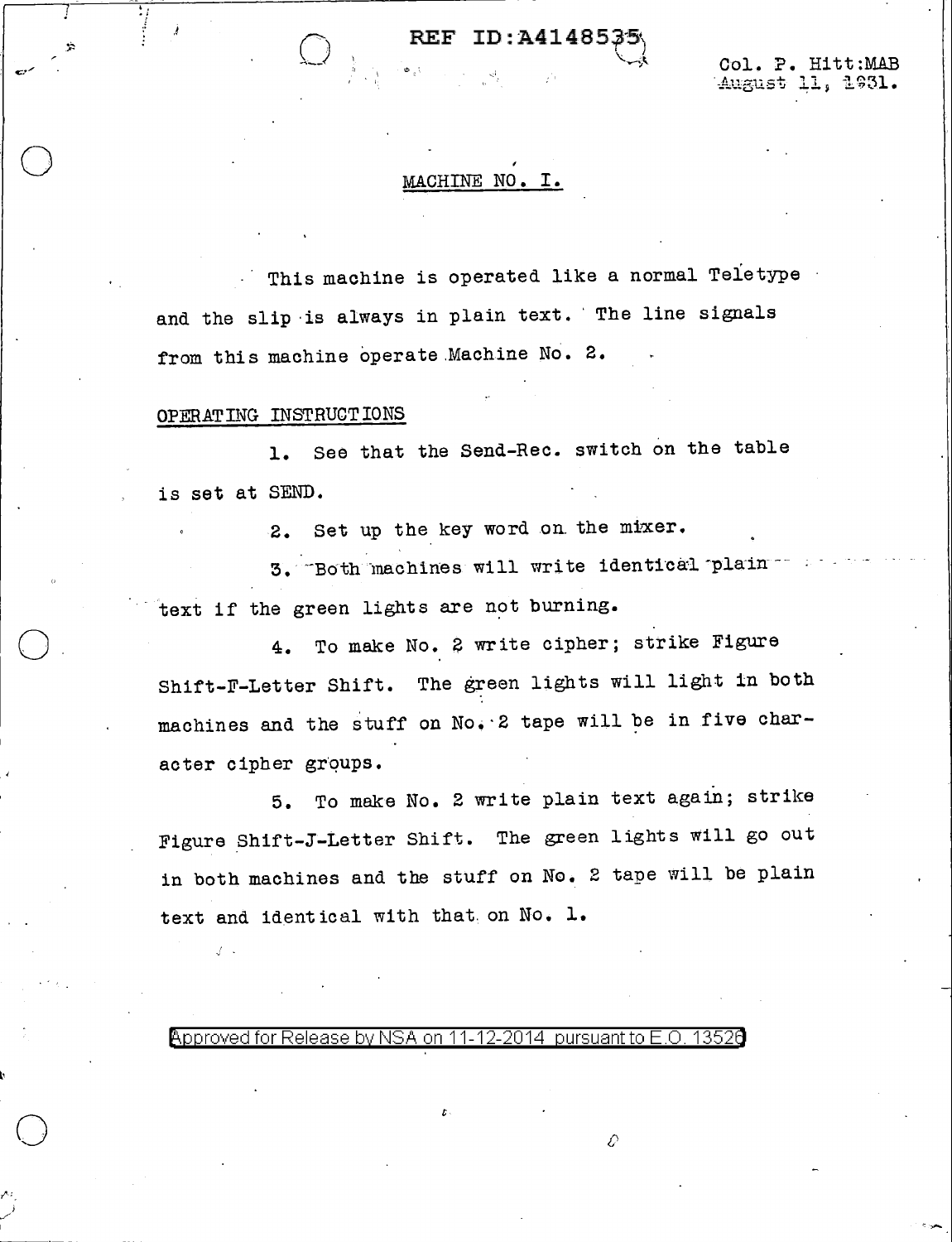# REF ID: A414853

August I Frik951.

#### MACHINE NO. 2.

This machine is operated like a normal Teletype when the green light is not burning. But when the green light is burning, the keyboard operation is different, as will be explained.

OPERATING INSTRUCTIONS

bar.

See that the Send-Rec. switch on the table  $1.7$ of No. 1 is set at REC.

2. Set up the key word on the mixer.  $3.$ Both machines will write identical plain text if the green lights are not burning.

To prepare to write cipher on No. 2; strike  $4.1$ Figure Shift-F-Letter Shift. The green lights on both machines will light.

The cipher groups consist of the twenty-six  $5.$ letters and the figures from 2 to 7 inclusive. The "stunt" keys and space bar bear these numbers. As soon as the green light shows, start copying the cipher, without initial spacing or spacing between groups. The machine does the group spacing automatically.

6. Mhen 2 appears in the cipher, strike fig. shift at left of board.

When 3 appears in the cipher, strike space